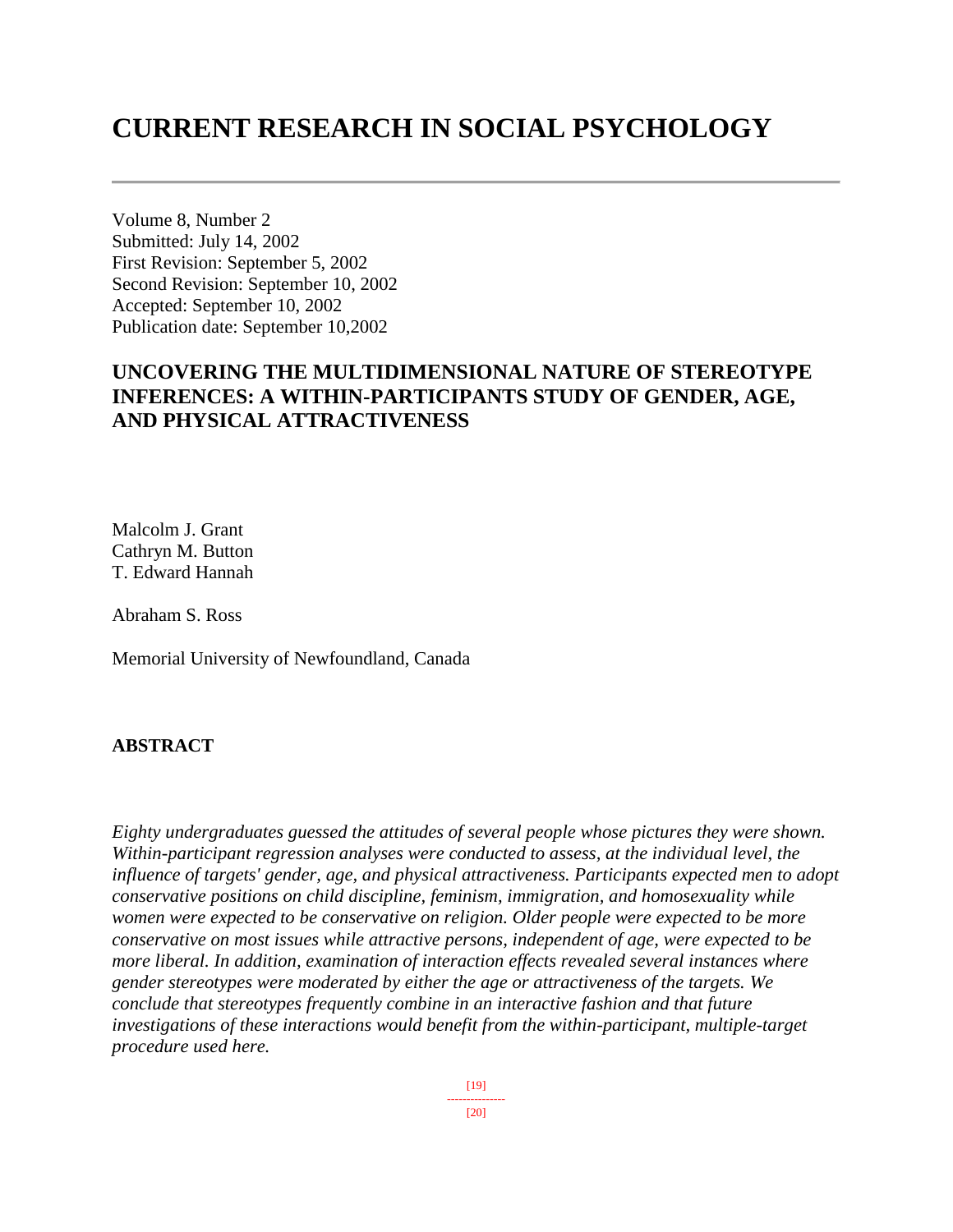In many studies of stereotypes (e.g., Bassili & Reil, 1981; Kite, Deaux, & Miele, 1991; Signori, Butt, & Kozak, 1982), participants have been asked to attribute characteristics to targets who have been categorized or labeled by the researchers. The results of these studies leave little doubt that people possess a variety of consensual beliefs about characteristics associated with categories of persons and that stereotypic associations can be reliably and easily triggered. Encountering a person who belongs to the category (Word, Zanna, & Cooper, 1974), viewing a picture of such a person (Bargh, Chen, & Burrows, 1996), or even being presented subliminally with words related to a stereotype (Devine, 1989) can evoke associations that may then influence a wide range of behaviors and judgments.

In everyday life the stimuli that trigger stereotypic associations are rarely unidimensional. People do not encounter "a male," "an old person," or "an Arab." Rather, they are confronted by a myriad of social information, some of which is physically prominent (e.g., gender, age, ethnicity, attractiveness, etc.) and some of which is more subtle (e.g., occupation, education level, social class). Thus, it is quite likely that the perceiver uses more than a single target attribute to make a stereotypic judgment. Although previous research tells us quite a bit about what people *can* do in making judgments about others using single bits of information, it does not tell us what people actually do when they encounter others in stimulus-rich social situations. The challenge for researchers interested in the process of stereotyping is to capture the rich complex of information available to the perceiver. The question then becomes how do these various target attributes, available in everyday interactions, *simultaneously* influence the perceiver's judgment?

One possibility is that stereotypes combine in some additive fashion to affect people's judgments. People may take account of several of the target's category memberships and arrive at an overall judgment based on the characteristics that are thought to be most typical of each category. Additive or averaging models of this sort, often including weighting factors for the information being combined, have a long history in social psychology (see Eagly and Chaiken, 1993, for a review) and have frequently been shown to account for significant portions of the variability in people's judgments (e.g., Himmelfarb & Anderson, 1975).

A second possibility is that when several stereotypes are evoked simultaneously, they combine in an interactive fashion. Bassili and Reil (1981), for example, found that the influence of gender, occupation, and ethnic stereotypes was greater for younger targets than older ones. Similarly, Macrae, Bodenhausen, and Milne (1995) have argued that in many circumstances, the activation of one stereotype actually inhibits the activation of other less salient ones.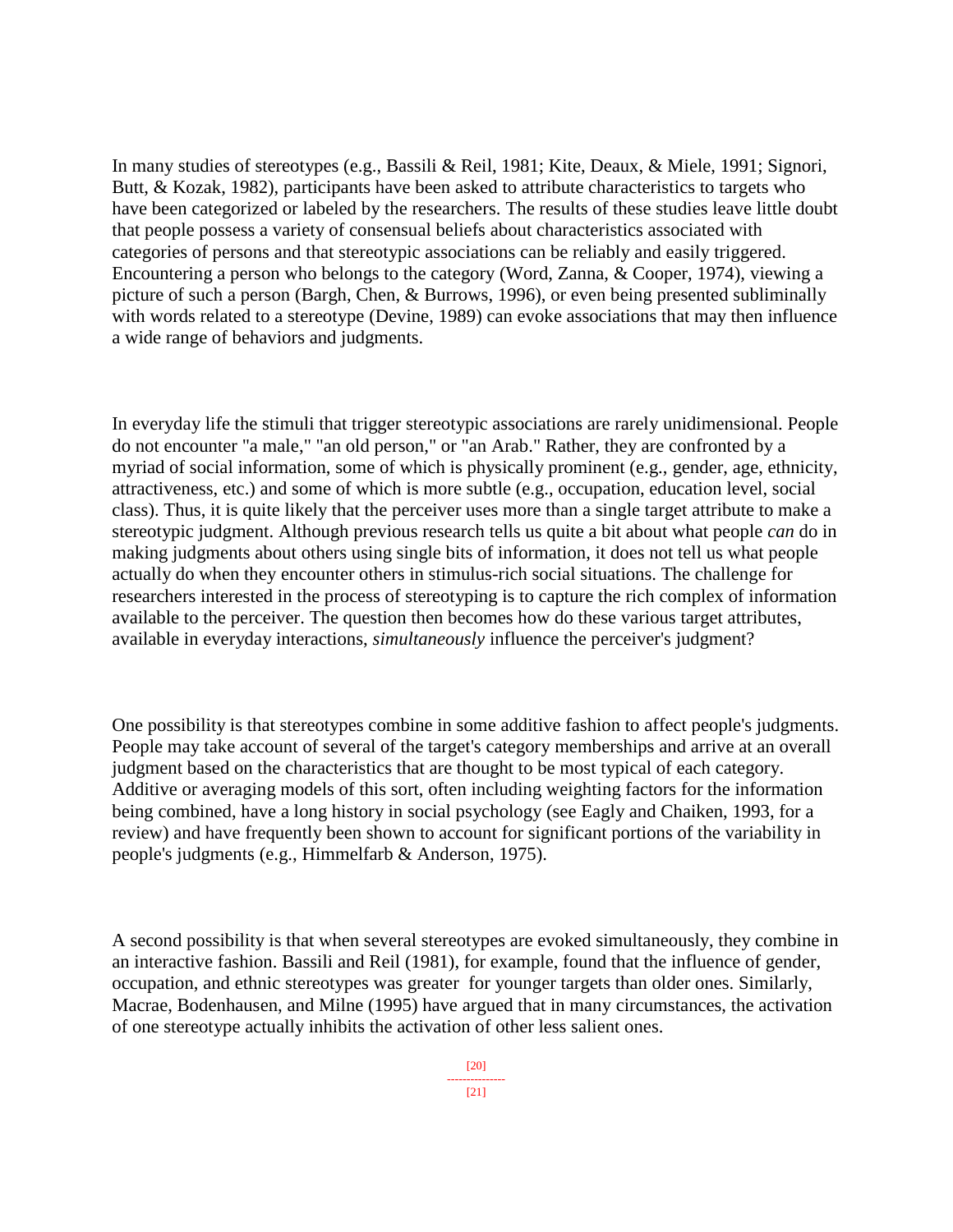Examining the simultaneous influence of several stereotypic dimensions can be difficult because the number of possible combinations of characteristics quickly becomes very large. This is particularly true when one or more of the stereotypic dimensions of interest are continuous in nature (e.g., age) rather than categorical (e.g., gender). In a between-participants design, where each participant is exposed to only one target, the number of participants needed to assess higher-order interaction effects can be prohibitive. An alternative is to expose each participant to several targets and carry out preliminary analyses on the resulting data at the individual level. The preliminary analyses in these within-participant designs may take the form of simple comparisons among within-participant treatment conditions or more complex correlational and regression analyses carried out on each participant's matrix of data. Judd, Kenny, and McClelland (2001), for example, have described procedures that allow testing for complex, within-participant, treatment mediation and moderation effects. Once summary indices have been calculated for each participant, one can then look for regularities in the indices across participants. Thus, idiographic and nomothetic approaches can be combined within a single study (Michela, 1990).

Although the advantages of the within-participant designs just described have been known for some time, their application to the study of stereotypes has been relatively infrequent, possibly because of concern over demand characteristics. When the same participant is asked to judge a small number of targets (e.g., male versus female or old versus young), the researcher's purpose may be obvious and the resulting judgments may be different from those made under more natural circumstances. In the present paper, we show how the problem of demand characteristics can be reduced by asking each participant to make judgments about a relatively large number of targets, shown in pictures. In the study we describe, participants were asked to judge the social attitudes of the targets and the pictures that each person saw were randomly selected from a large pool. Although the targets varied in gender, age, and physical attractiveness, nothing in the procedure specifically alerted participants to these dimensions.

There is evidence that people's judgments about a target person's attitudes are strongly influenced by the target's age, gender, and attractiveness. Old people are expected to have more conservative attitudes than young people on a variety of social and political issues (Grant, Ross, Button, Hannah, and Hoskins, 2001; Griffitt, Nelson, and Littlepage, 1972). Women are expected to be more conservative than men on issues of sexuality but more liberal than men on minority and environmental issues (Grant, Button, Ross, and Hannah, 1997; Grant et al., 2001). Finally, in the case of physical attractiveness, people exhibit what may be considered a type of self-serving bias. They expect attractive targets, more than less attractive ones, to share their own views (Marks and Miller, 1982; Mashman, 1978; Schoedel, Frederickson, & Knight, 1975). Although each of these influences on people's judgments has been demonstrated in isolation, little is known about how they operate together.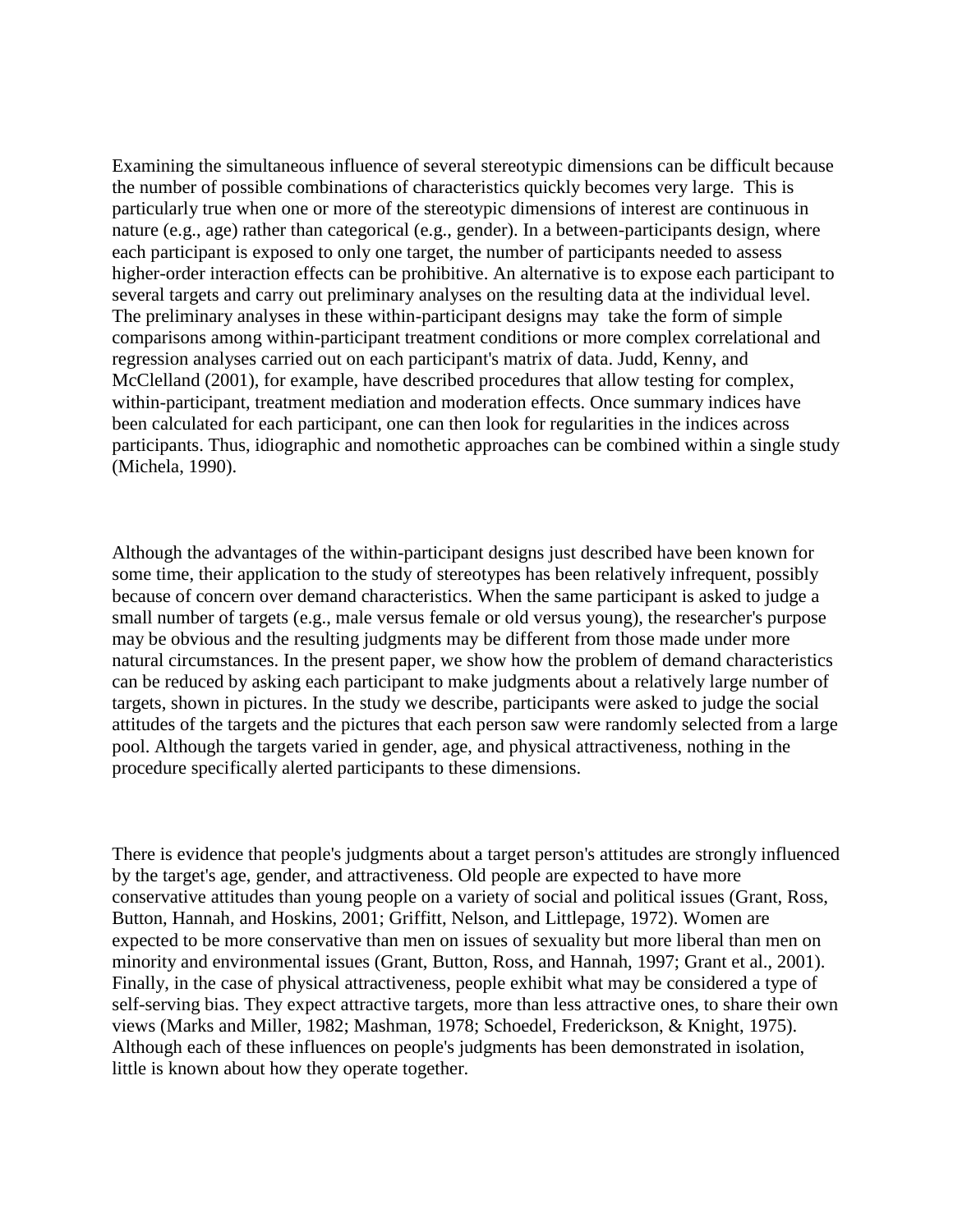[21] ---------------  $[22]$ 

Undergraduates were asked to guess the attitudes of 10 men and 10 women, whose pictures they were shown. The age and attractiveness of the people in the pictures had been rated by participants in an earlier study (Grant, Button, Hannah, & Ross, 2000). The matrix of data produced by each participant in the present study was subjected to regression analyses designed to determine the separate and combined influence of the targets' age, gender, and attractiveness. Of particular interest was the possibility that the inclusion of interaction terms in the regression model might increase the predictability of participants' judgments about target persons' attitudes.

#### **METHOD**

#### **Participants**

We tested 40 male and 40 female undergraduates at Memorial University. Participants ranged in age from 18 to 45 ( $M = 20.41$ ,  $Mdn = 19.00$ ,  $SD = 3.62$ ). The procedure took about 20 - 30 minutes. Upon completion, each participant was paid \$2.75.

#### **Materials**

#### *Target Pictures*

Digitized pictures of adult men and women (showing head and shoulders) were drawn from a variety of sources. Some came from internet websites, some were taken from television, and others were scanned from pictures in magazines and family pictures contributed by colleagues. Half the pictures were of women and half were of men. Within each gender, an attempt was made to include pictures of people who, in the judgment of the researchers, ranged in age from late teens to late seventies. All pictures were digitally cropped to a width of 172 pixels and a height of 203 pixels and saved as 256-colour, bit-mapped images. When displayed on a participant's computer screen, the images were approximately 4.7 cm. wide and 5.4 cm. high.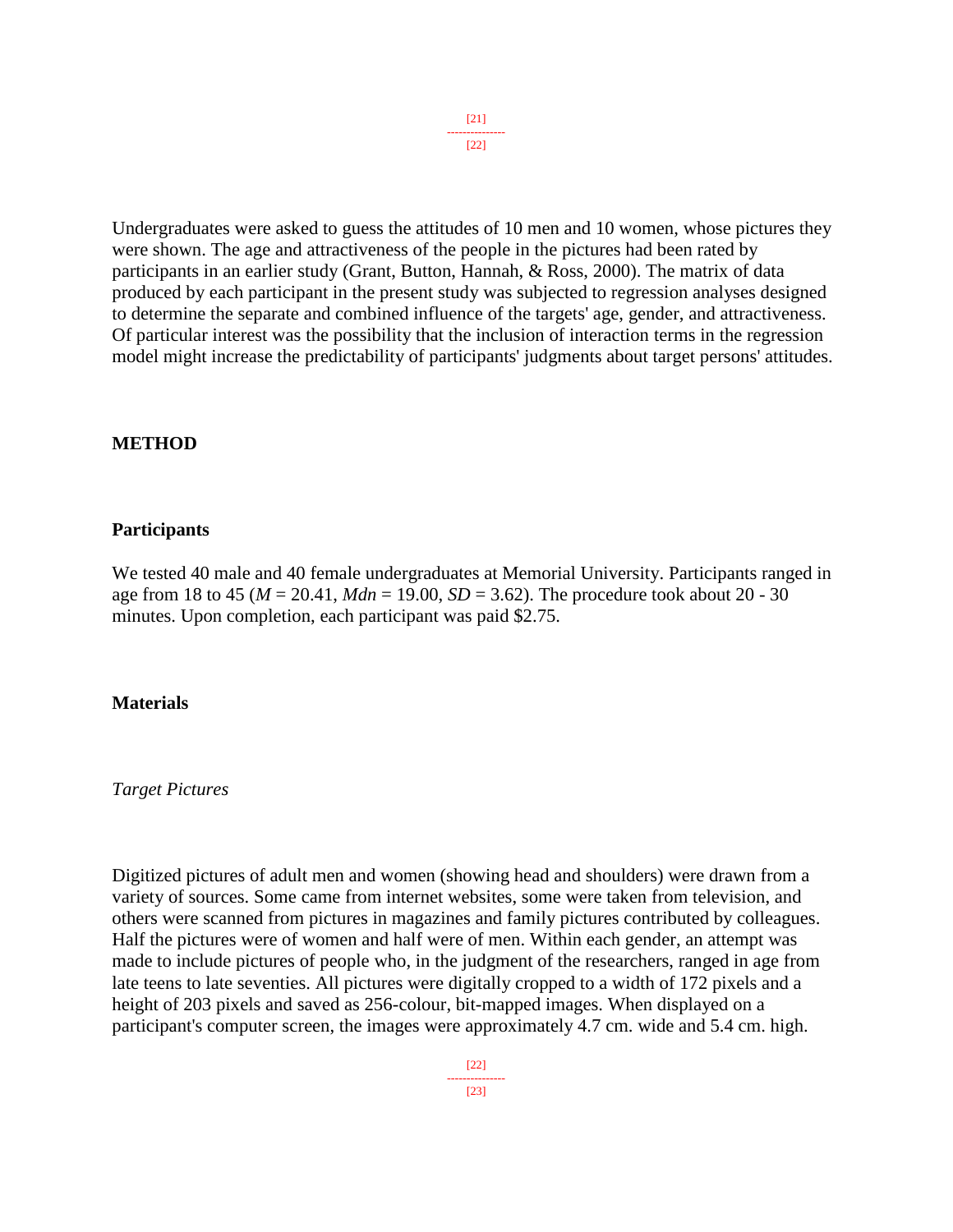In an earlier study (Grant et al., 2000), 91 participants (39 men and 52 women) between the ages of 19 and 58 rated either the attractiveness (1 = very unattractive,  $10 =$  very attractive) or the apparent age (in years) of the person in each of the pictures. A mean attractiveness and mean age rating were calculated for each picture. The 100 pictures used in the present study were chosen so that the average age and attractiveness of the men and women were matched as closely as possible (see Table 1). An indication of the reliability of the picture ratings was obtained by correlating, across pictures, the mean rating by male participants with the mean rating by female participants. The correlations (*df* = 98) for age and attractiveness were .99 and .94, respectively. Finally, and not unexpectedly, the correlation across pictures between the mean age and mean attractiveness ratings was significantly negative,  $r(98) = -.58$ ,  $p < .001$ .

#### **Table 1: Age and Attractiveness Ratings for the Pictures of Male and Female Targets**

|            |                | Age ratings |             | Attractiveness ratings |         |             |  |
|------------|----------------|-------------|-------------|------------------------|---------|-------------|--|
|            | Male<br>Female |             |             | Male                   | Female  |             |  |
|            |                | targets     |             |                        | targets |             |  |
|            | targets        |             | $(df = 98)$ | targets                |         | $(df = 98)$ |  |
| Mean       | 43.20          | 43.48       | $0.11$ (ns) | 4.66                   | 4.86    | $0.89$ (ns) |  |
| <b>SD</b>  | 10.51          | 15.40       |             | 0.84                   | 1.31    |             |  |
| N(targest) | 50             | 50          |             | 50                     | 50      |             |  |

*Attitude Statements*

Two statements on each of five issues (discipline of children, homosexuality, feminism, immigration, and religion) were used. For each issue, one of the statements expressed an attitude in favor of the concept and one expressed an attitude opposed to the concept. The complete set of attitude statements is shown in Appendix A. Each statement was followed by a scale ranging from 1 (disagree strongly) to 7 (agree strongly).

> [23] --------------- [24]

To simplify presentation of the results we created a single score for each issue by adding the response to the positively worded statement to the reverse-scored response to the negatively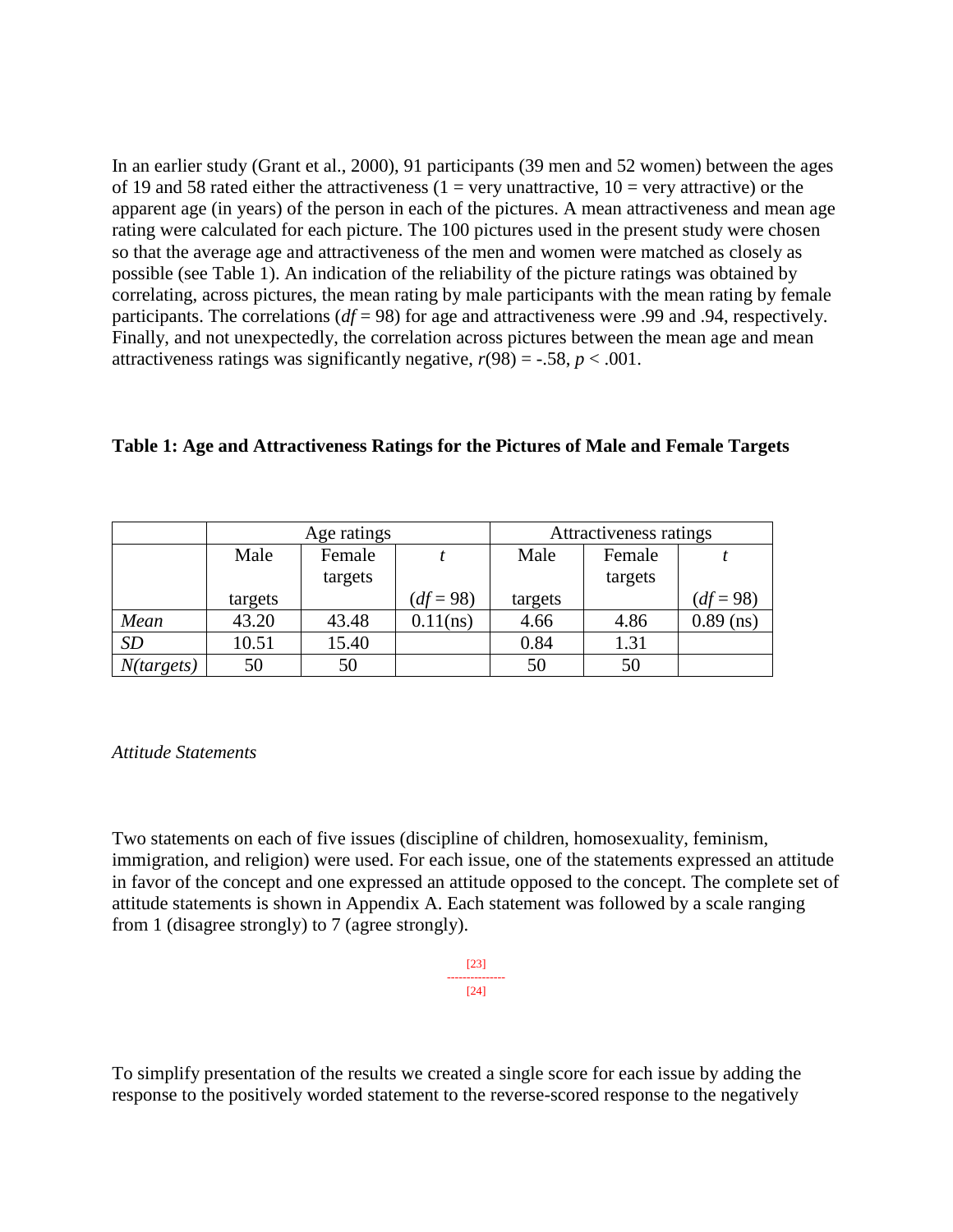worded statement. [1] The result was a set of scores that could range from 2 to 14 with higher scores reflecting more favorable attitudes toward the issue.

## **Procedure**

Participants were tested up to three at a time. Each person sat in a separate cubicle equipped with a personal computer running a *Visual Basic* program. All instructions and experimental materials were presented by the computer and participants responded by pointing and clicking the mouse.

For each participant, 20 pictures (10 of men and 10 of women) were randomly selected from the pool of 100 pictures. Pictures of these target persons were displayed one at a time in a random order on the participant's computer screen. While each picture remained on the screen, the ten attitude statements were presented one at a time in a random order. The participant was asked to estimate, using a 7-point scale that ranged from (1) strongly disagree to (7) strongly agree, how the person in the picture would respond to the attitude statement. When all ten statements had been presented for a particular photograph, a new picture appeared and the procedure was repeated. The procedure ended when participants had made ten attitude inferences for each of the different target persons.[2]

> [24] --------------- [25]

## **RESULTS**

The mean attitudes assigned to male and female targets on each of the five attitude issues are shown in Table 2. As can be seen, participants expected significant gender differences on each of the five issues.

#### **Table 2: Mean Attitudes Attributed to Male and Female Targets on Five Attitude Issues**

| issue | Male<br>targets | Female targets | 70 | 'two-tailed)<br>$\mathbf{r}$ |
|-------|-----------------|----------------|----|------------------------------|
|-------|-----------------|----------------|----|------------------------------|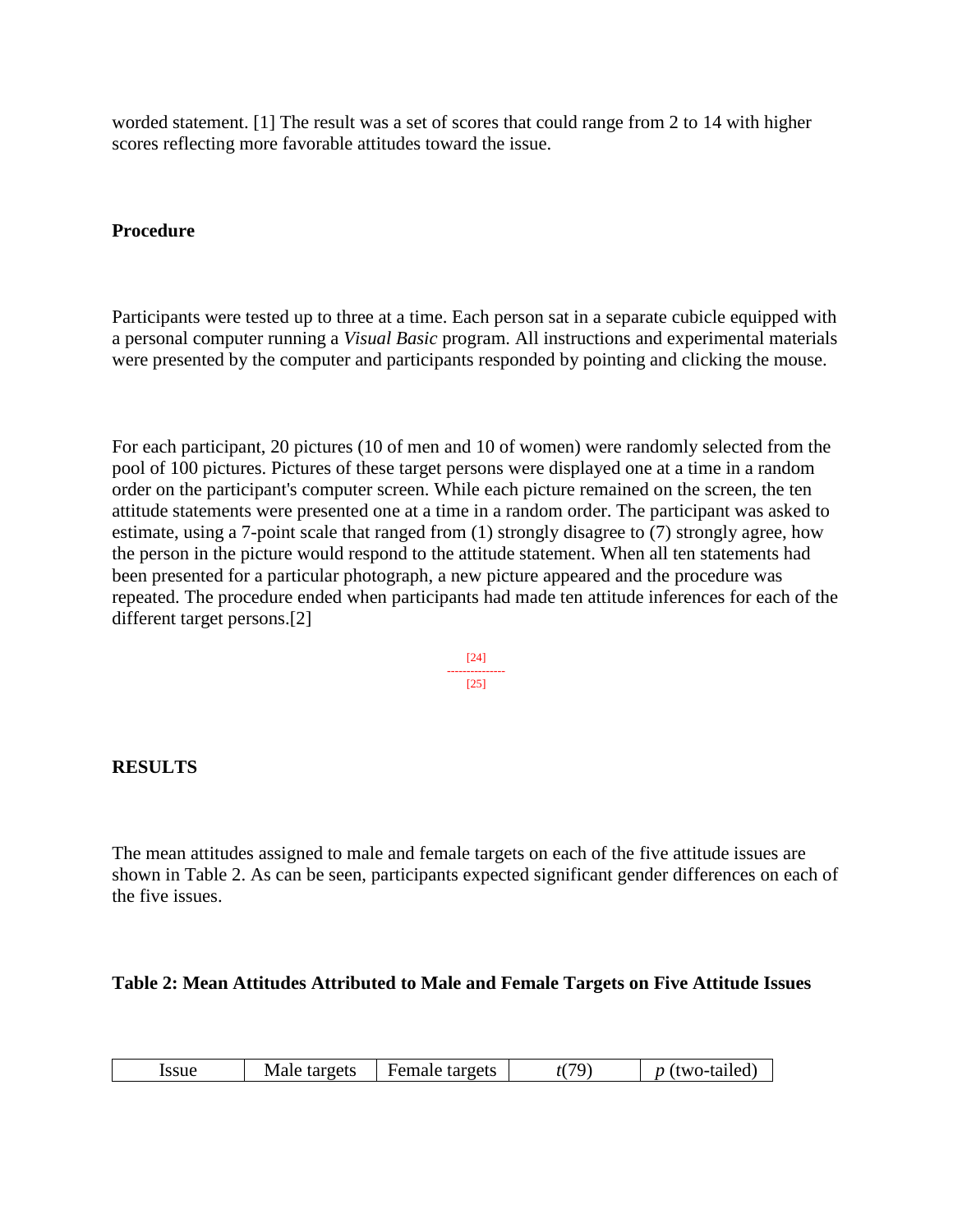| Discipline    |      |       |          |         |
|---------------|------|-------|----------|---------|
| Mean          | 8.15 | 7.41  | 6.04     | < .001  |
| SD            | 1.15 | 1.21  |          |         |
| Homosexuality |      |       |          |         |
| Mean          | 7.75 | 8.61  | $-5.74$  | < .001  |
| SD            | 1.50 | 1.54  |          |         |
| Feminism      |      |       |          |         |
| Mean          | 7.99 | 10.81 | $-17.71$ | $<.001$ |
| SD            | 1.26 | 1.21  |          |         |
| Immigration   |      |       |          |         |
| Mean          | 8.17 | 9.07  | $-6.88$  | < .001  |
| SD            | 1.18 | 1.19  |          |         |
| Religion      |      |       |          |         |
| Mean          | 8.96 | 10.12 | $-7.23$  | < .001  |
| <b>SD</b>     | 1.18 | 1.27  |          |         |

*Note*. All means are based on the data of the same 80 participants.

[25] --------------- [26]

For each participant, a 20 x 8 data matrix was constructed. Each of the rows of this matrix corresponded to a different target. The first three columns contained information about the target's gender (males were coded 1, females 2), age, and attractiveness while the last five columns contained the participant's inferences about the target's attitudes on the five issues. A correlation matrix was computed for each participant's data and these matrices formed the basis for the regression analyses described below. An aggregated correlation matrix, averaged across participants, is shown in Table 3.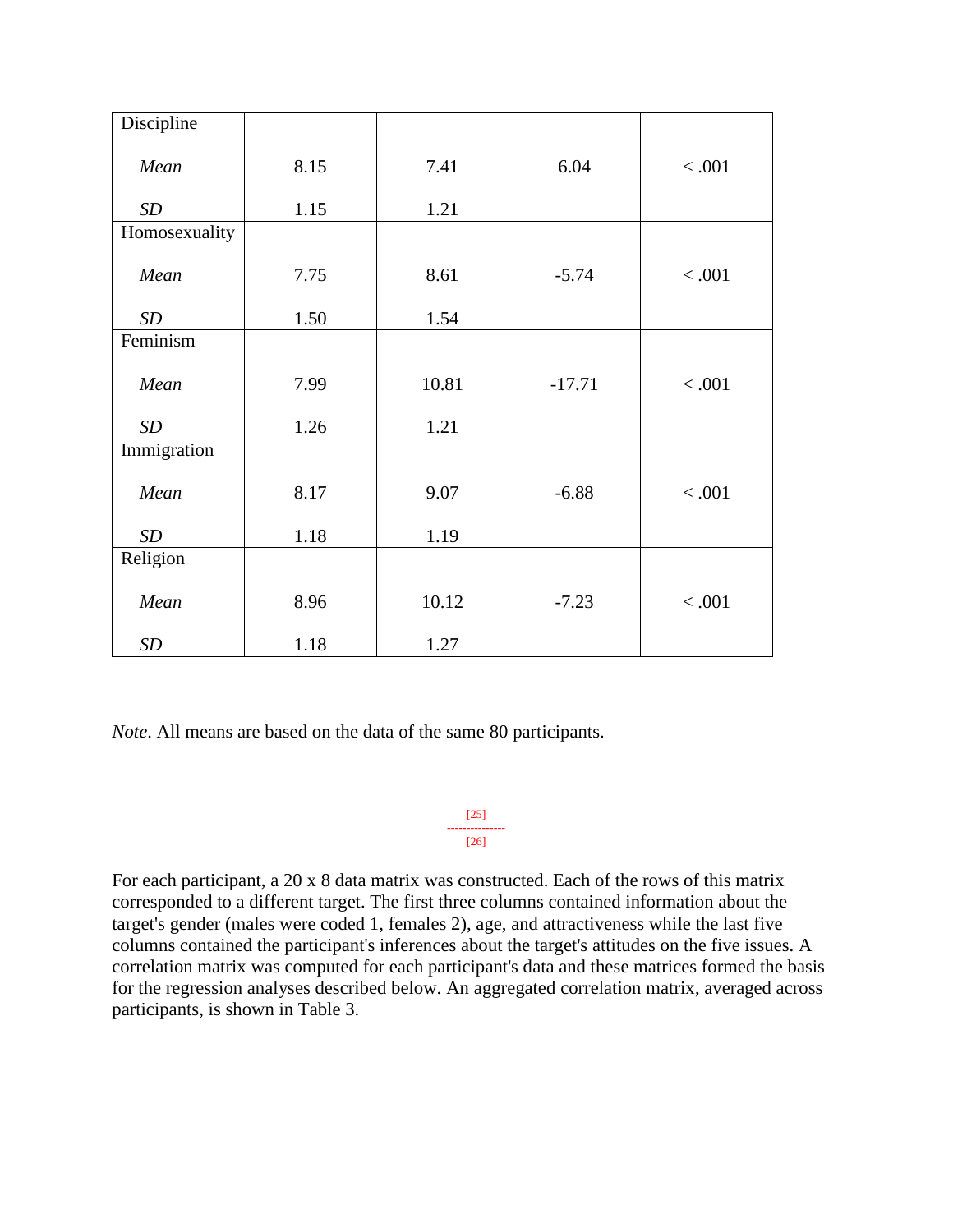## **Table 3: Correlations among Target Predictor Variables and Attitude Inferences on Five Attitude Issues.**

|                    | Targe<br>$\mathbf t$<br>Age | Target<br>Attractive<br>$\bullet$ | Disciplin<br>$\rm e$ | Homosexualit<br>$\mathbf y$ | Feminis<br>${\bf m}$ | Immigratio<br>$\mathbf n$ | Religio<br>$\mathbf n$ |
|--------------------|-----------------------------|-----------------------------------|----------------------|-----------------------------|----------------------|---------------------------|------------------------|
| Target<br>Gender   | $-.01$                      | .08                               | $-.16$               | .14                         | .47                  | .19                       | .22                    |
| Target<br>Age      |                             | $-.57$                            | .39                  | $-.34$                      | $-.32$               | $-14$                     | .36                    |
| Target<br>Attract. |                             |                                   | $-.31$               | .32                         | .35                  | .21                       | $-.21$                 |
| Disciplin<br>e     |                             |                                   |                      | $-.43$                      | $-.44$               | $-.32$                    | .14                    |
| Homosex            |                             |                                   |                      |                             | .54                  | .47                       | $-.08$                 |
| Feminis<br>m       |                             |                                   |                      |                             |                      | .39                       | $-.02$                 |
| Immig.             |                             |                                   |                      |                             |                      |                           | .16                    |

*Note.* Correlation coefficients are averaged across participants. All but two of the mean correlations, gender-age and feminism-religion, differ significantly ( $p < .05$ ) from zero by twotailed *t*-test.

Five regression analyses were conducted for each of the five issues. The first analysis for each issue assessed the influence of target gender. The second analysis assessed the influence of target age and target attractiveness. Finally, the third, fourth, and fifth analyses for each issue assessed each of the three possible two-way interactions among the target variables.[3]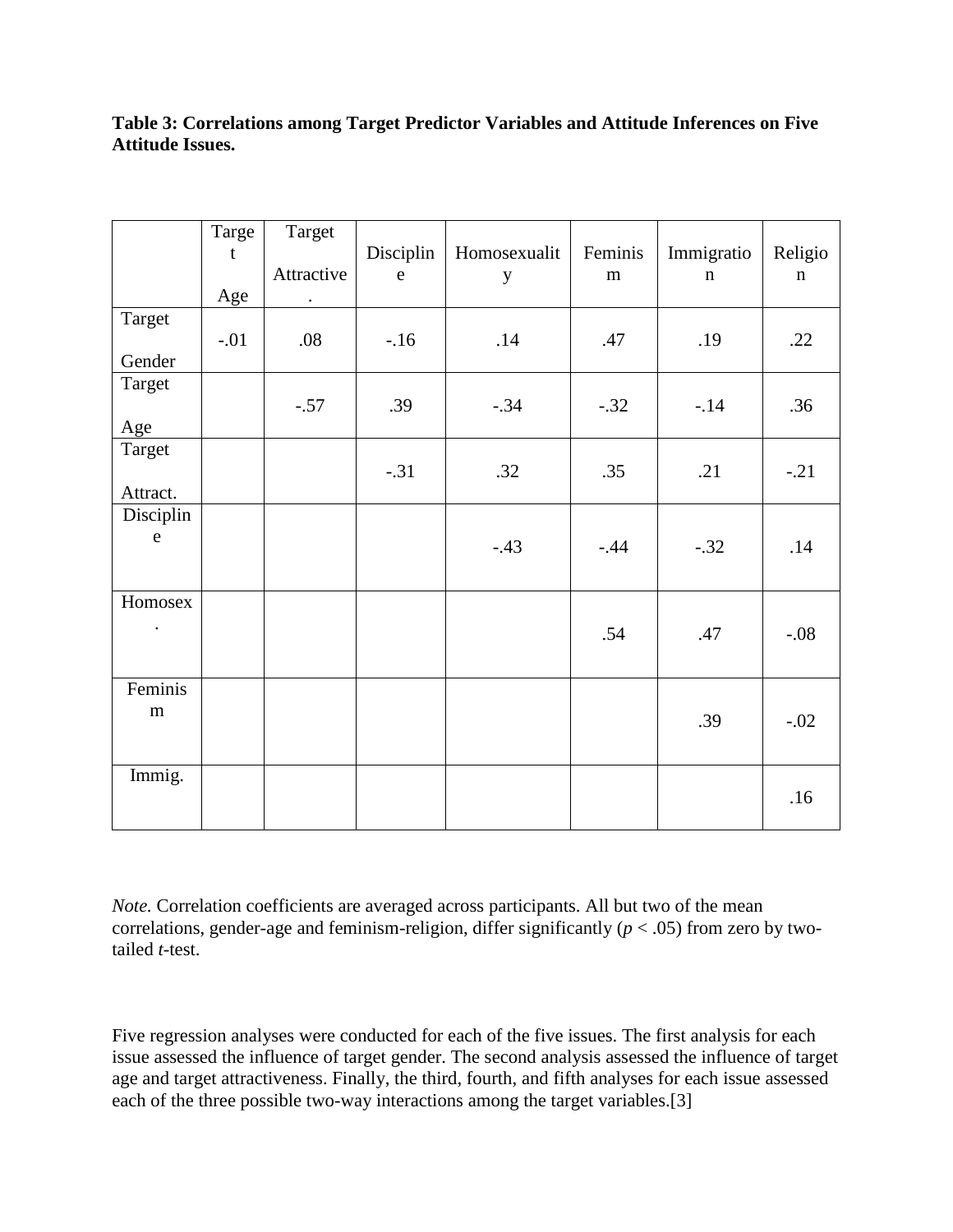[26] --------------- [27]

The regression coefficients from the analyses described above were averaged across participants and tested against a null-hypothesis mean of zero using single-sample t-tests. Summary statistics for these data are shown in Table 4.

## **Table 4: Means and Standard Deviations for Regression Coefficients on Five Attitude Issues**

|               | Regression Coefficients for Target Variables and Interaction Terms in |        |                         |         |         |              |  |
|---------------|-----------------------------------------------------------------------|--------|-------------------------|---------|---------|--------------|--|
|               | Equation                                                              |        |                         |         |         |              |  |
|               | Target                                                                | Target | Target                  |         |         |              |  |
| Issue         | Gender                                                                | Age    | Attractiveness<br>(Att) | G x Age | G x Att | Age x<br>Att |  |
|               | $\left( G\right)$                                                     | (Age)  |                         |         |         |              |  |
| Discipline    |                                                                       |        |                         |         |         |              |  |
| $(n = 69)$    |                                                                       |        |                         |         |         |              |  |
| Mean          | $-.78$                                                                | .06    | $-.28$                  | $-.00$  | .49     | .01          |  |
| SD            | 1.13                                                                  | .06    | .66                     | .10     | 1.41    | .05          |  |
| Homosexuality |                                                                       |        |                         |         |         |              |  |
| $(n = 68)$    |                                                                       |        |                         |         |         |              |  |
| Mean          | 1.11                                                                  | $-.05$ | .48                     | $-.01$  | .13     | .00          |  |
| SD            | 1.15                                                                  | .08    | .81                     | .16     | 1.84    | .05          |  |
| Feminism      |                                                                       |        |                         |         |         |              |  |
| $(n = 65)$    |                                                                       |        |                         |         |         |              |  |
| Mean          | 2.91                                                                  | $-.03$ | .78                     | $-.05$  | $-.14$  | $-.01$       |  |
| SD            | 1.41                                                                  | .08    | .77                     | .11     | 1.51    | .06          |  |
| Immigration   |                                                                       |        |                         |         |         |              |  |
| $(n = 64)$    |                                                                       |        |                         |         |         |              |  |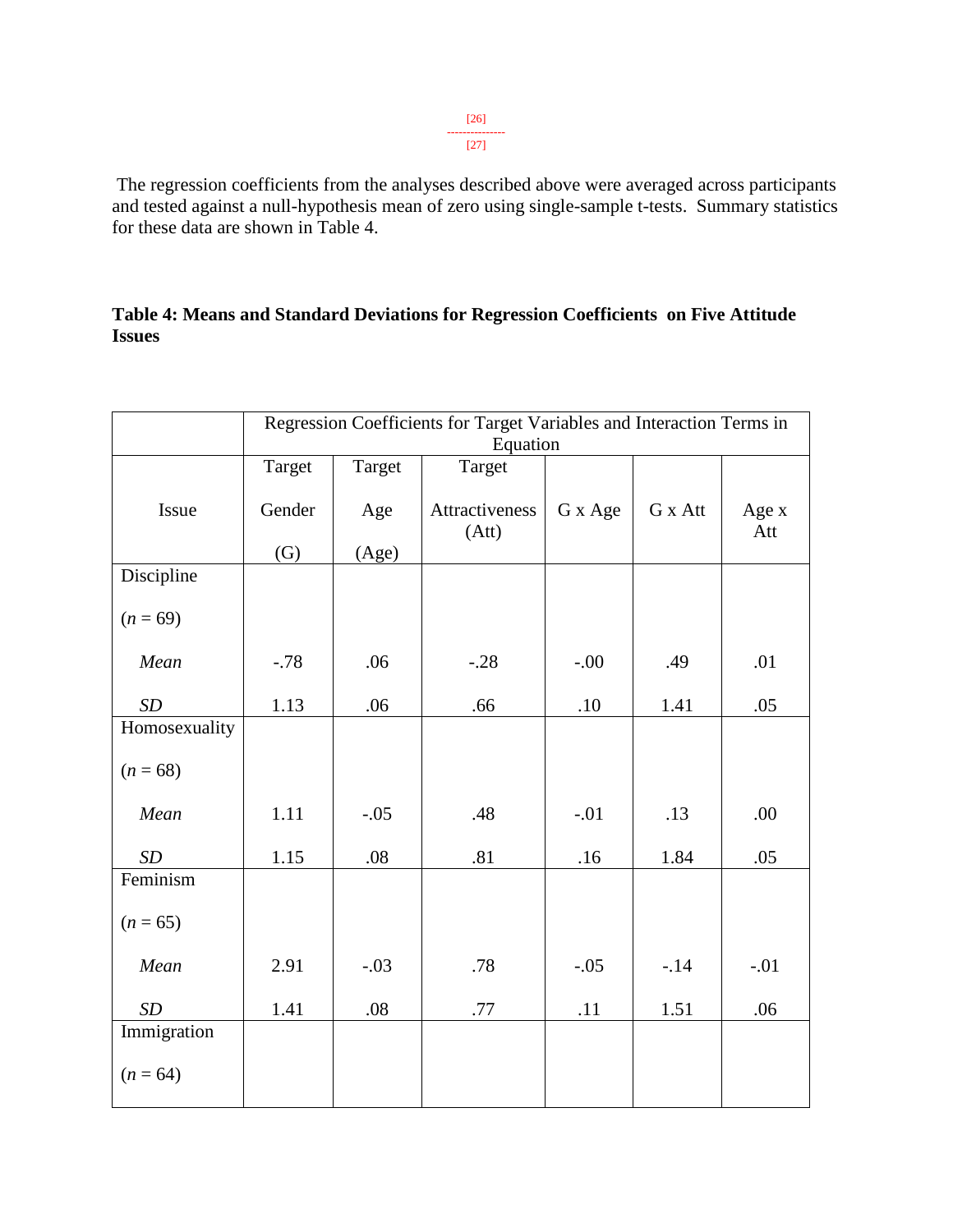| Mean       | 1.10 | $-.00$ | .48 | .01 | $-.41$ | $-.00$ |
|------------|------|--------|-----|-----|--------|--------|
|            |      |        |     |     |        |        |
| <b>SD</b>  | 1.12 | .07    | .74 | .11 | 1.47   | .05    |
| Religion   |      |        |     |     |        |        |
| $(n = 66)$ |      |        |     |     |        |        |
| Mean       | 1.22 | .08    | .12 | .03 | $-.64$ | $-.01$ |
| <b>SD</b>  | 1.46 | .07    | .82 | .11 | 1.88   | .05    |

[27] --------------- [28]

#### **Gender Stereotypes**

Each participant's inferences about target attitudes on each of the five issues were regressed on target gender. The regression coefficient was taken as an index of the participant's gender stereotype. Mean regression coefficients (*Mb*'s) for gender differed significantly from zero for all five issues. Participants expected male targets compared to female targets, to be more favorable toward strict discipline,  $Mb = -.78$ ,  $t(68) = -5.71$ ,  $p < .001$ , but less favorable toward homosexuality,  $Mb = 1.11$ ,  $t(67) = 7.95$ ,  $p < .001$ , feminism,  $Mb = 2.91$ ,  $t(64) = -16.61$ ,  $p < .001$ , immigration, *Mb* = 1.10, *t*(63) = 7.86, *p* < .001, and religion, *Mb* = 1.22, *t*(65) = 6.78, *p* < .001.

#### **Age and Attractiveness Stereotypes**

Attitude inferences were regressed on target age and target attractiveness. The regression coefficients were taken as indices of the participant's age and attractiveness stereotypes. With both regressors in the equation, each regression coefficient reflects the influence of that regressor with the influence of the other removed. Mean regression coefficients for target age (with attractiveness controlled) differed significantly from zero for four of the five issues. Participants expected older targets compared to younger ones, to be more favorable toward strict discipline, *Mb* = 0.06,  $t(68) = 8.02$ ,  $p < .001$ , and religion,  $Mb = 0.08$ ,  $t(65) = 10.01$ ,  $p < .001$ , but less favorable toward homosexuality,  $Mb = -0.05$ ,  $t(67) = -5.31$ ,  $p < .001$ , and feminism,  $Mb = -0.03$ ,  $t(64) = -3.02, p < .001.$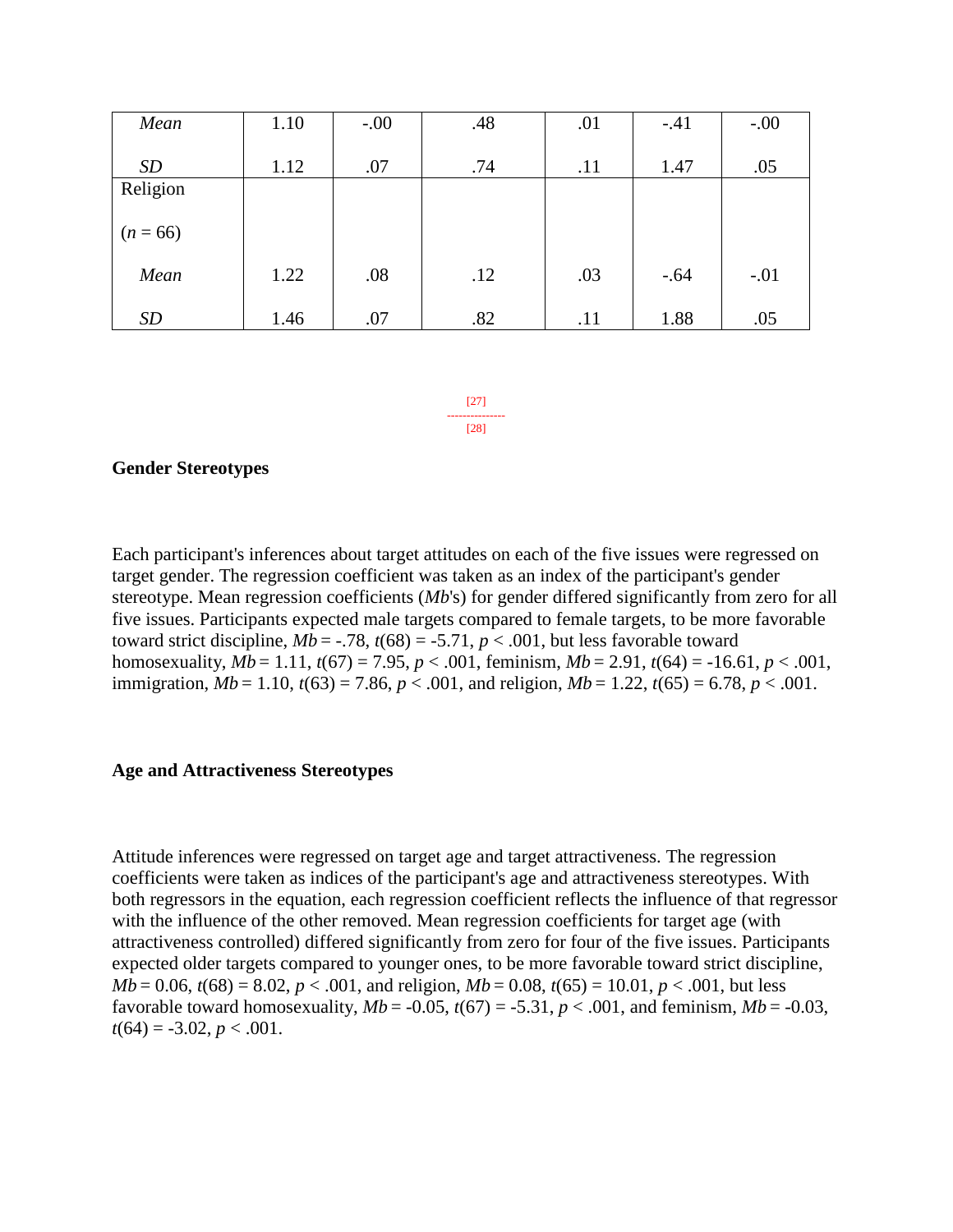Mean regression coefficients for target attractiveness (with age controlled) differed significantly from zero for four of the five issues. Participants expected attractive targets compared to less attractive ones, to be less favorable toward strict discipline,  $Mb = -0.28$ ,  $t(68) = -3.50$ ,  $p < .001$ , but more favorable toward homosexuality,  $Mb = 0.48$ ,  $t(67) = 4.84$ ,  $p < .001$ , feminism,  $Mb =$ 0.78,  $t(64) = 8.18$ ,  $p < .001$ , and immigration,  $Mb = 0.48$ ,  $t(65) = 5.18$ ,  $p < .001$ .

> [28] --------------- [29]

#### **Gender x Age Interactions**

Attitude inferences were regressed on target gender, target age, and the interaction cross-product of these two factors. The regression coefficient for the interaction term was taken as an indication of the extent to which the participant's age stereotype was different for male and female targets. The mean regression coefficient for the gender x age interaction was significant only for the feminism issue,  $Mb = -0.05$ ,  $t(64) = -3.57$ ,  $p < .001$ . As already noted, people expected support for feminism to decline with age. The negative value for the interaction coefficient indicates that this decline was expected to be steeper (i.e., more negative) for female targets (coded 2) than for male targets (coded 1). Best-fitting regression lines, aggregated across participants, are shown in Figure 1.

## **Figure 1: Aggregated Regression Lines Showing Attitudes Toward Feminism Attributed to Male and Female Targets of Different Ages**

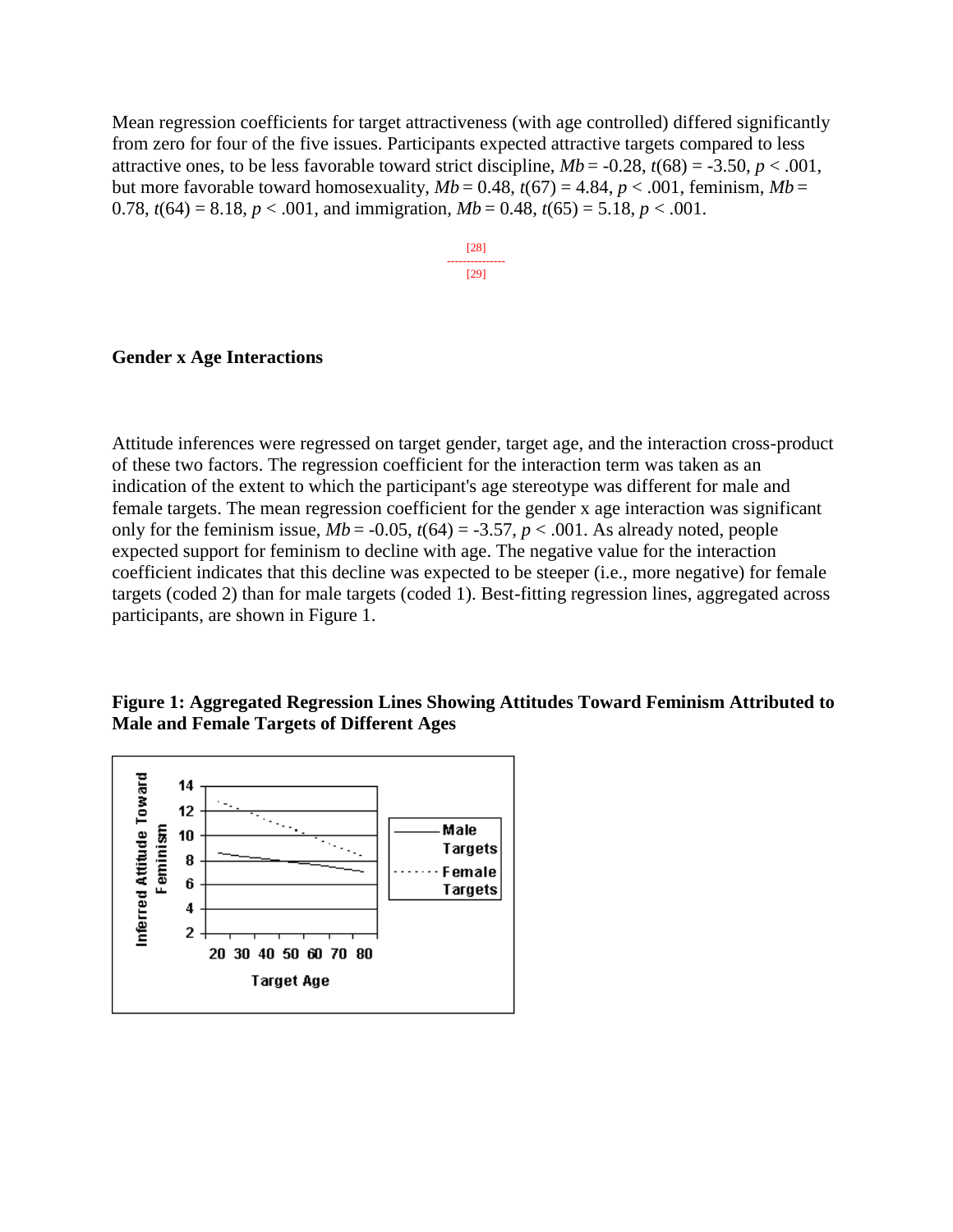#### **Gender x Attractiveness Interactions**

Attitude inferences were regressed on target gender, target attractiveness, and the interaction cross-product of these two factors. The regression coefficient for the interaction term indicates the extent to which the participant's attractiveness stereotype was different for male and female targets. The mean regression coefficient for the gender x attractiveness interaction was significant for the issues of discipline,  $Mb = .49$ ,  $t(68) = 2.92$ ,  $p = .005$ , immigration,  $Mb = .0.41$ ,  $t(63) = -2.26$ ,  $p = .027$ , and religion,  $Mb = -0.64$ ,  $t(65) = -2.75$ ,  $p = .008$ . People expected attractive persons to be less favorable toward strict discipline and this was especially true for male targets. They expected attractive persons to be more favorable toward immigration and this was especially true for male targets. Finally, the relationship between attractiveness and attitudes toward religion was expected to be more negative for female targets than for male targets. Bestfitting regression lines, aggregated across participants, are shown in Figures 2, 3, and 4.

### **Figure 2: Aggregated Regression Lines Showing Attitudes Toward Discipline Attributed to Male and Female Targets of Different Levels of Attractiveness**





**Figure 3: Aggregated Regression Lines Showing Attitudes Toward Immigration Attributed to Male and Female Targets of Different Levels of Attractiveness**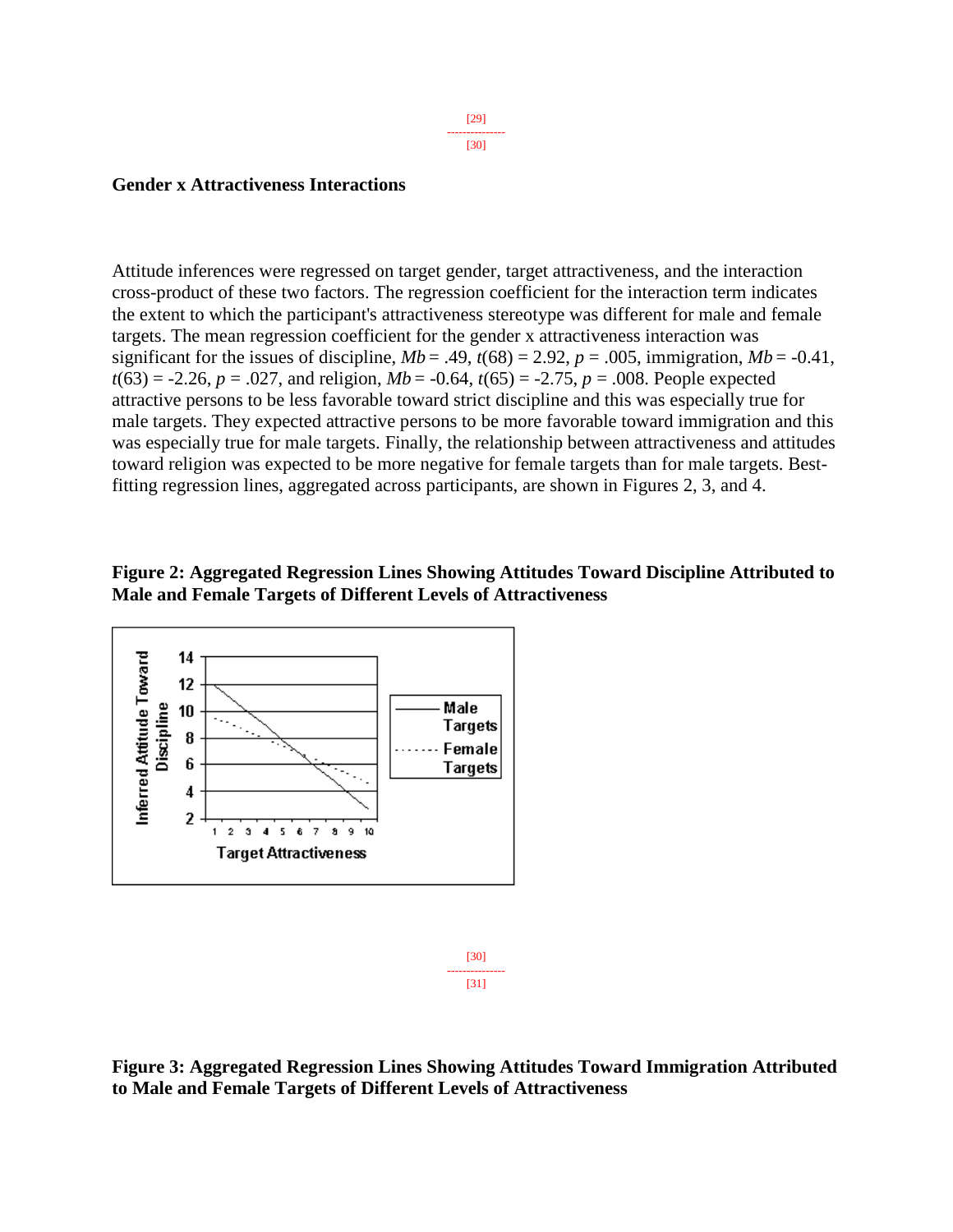







**Age x Attractiveness Interactions**

Attitude inferences were regressed on target age, target attractiveness, and the interaction crossproduct of these two factors. The regression coefficient for the interaction term indicates the extent to which the participant's age stereotype was moderated by target attractiveness. On none of the five issues was there a significant interaction between age and attractiveness.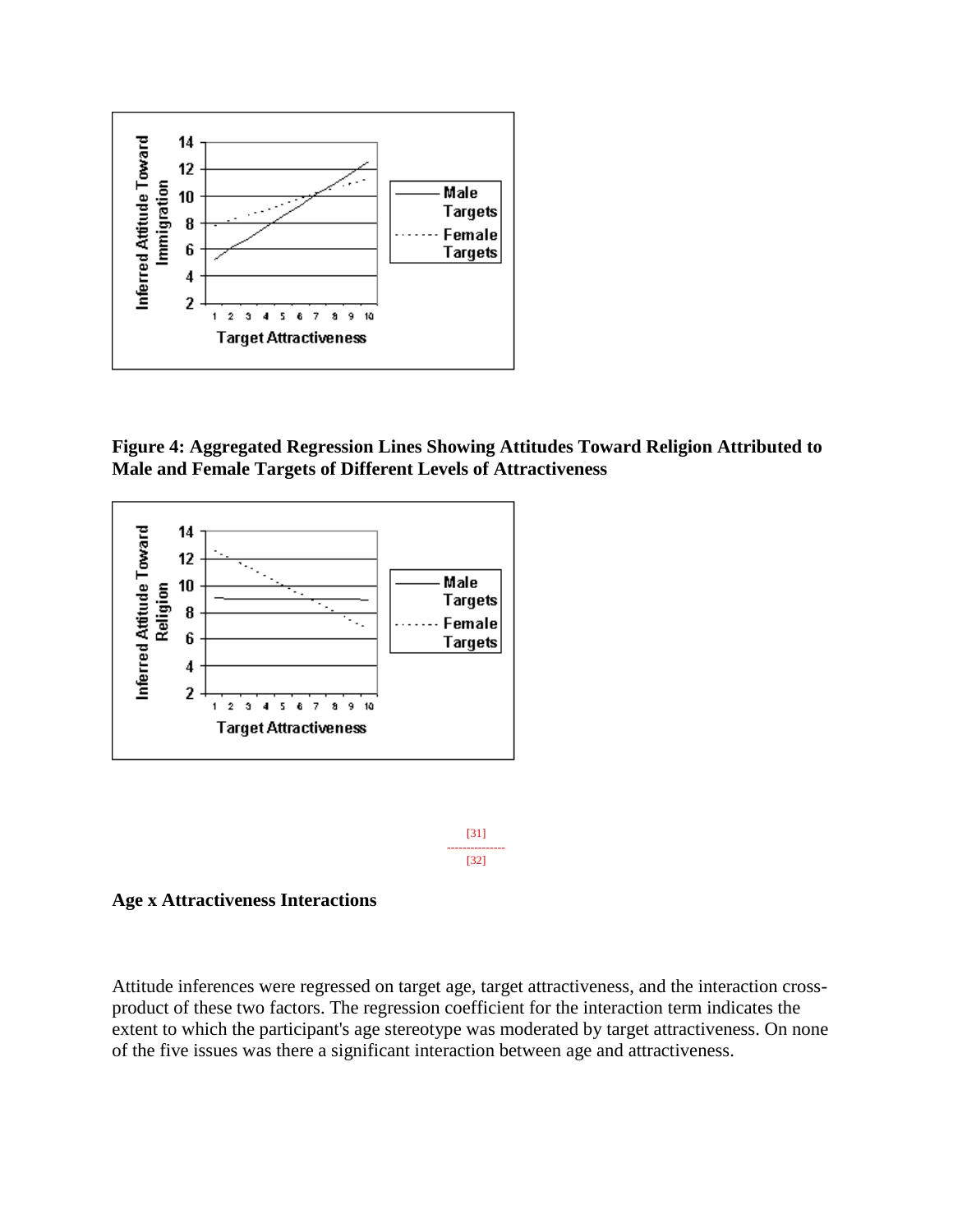#### **Comparisons Between Male and Female Participants**

Male and female participants were compared on each of the regression coefficients described above. No significant differences were found.

#### **DISCUSSION**

The results reported here demonstrate pervasive stereotypes in people's inferences about other people's attitudes. The stereotypes are consistent with the perception that women, compared to men, are less disciplinarian, more tolerant and accepting of homosexuals and immigrants, more supportive of feminism, and more religious, that old persons are relatively conservative on these issues, and that attractive people are relatively liberal. Like other stereotypes, these perceptions appear to reflect consensual generalizations about the characteristics of large categories of people. More importantly, however, the results show that people do indeed take advantage of the multiplicity of information available to them in forming their perceptions of others. Perceivers' inferences based on gender, for example, were qualified by age. The gender stereotype that women would be more supportive of feminism than would men weakened as target age increased. People expected relatively little support for feminism among older persons of either gender.

> [32] --------------- [33]

Gender stereotypes were also influenced by the attractiveness of the targets. People generally expected women to be more opposed to strict discipline and more supportive of immigration but both these tendencies weakened and eventually reversed with increasing attractiveness of the targets. The stereotype that men are "red necked" in their attitudes was especially influenced by the attractiveness of the target. Attractive men were perceived to have attitudes that were as liberal or more liberal than those of women. In the same way, the stereotype that women are more religious than men was qualified by attractiveness. More attractive females were perceived to be less religious than less attractive ones while attractiveness of males was virtually unrelated to their perceived religious attitudes.

In all the findings just described, perceivers were evidently using multiple trait information to form a judgment that was qualified in comparison to judgments based on single attributes. It is quite likely that perceivers also use other target attributes, such as race, ethnicity and apparent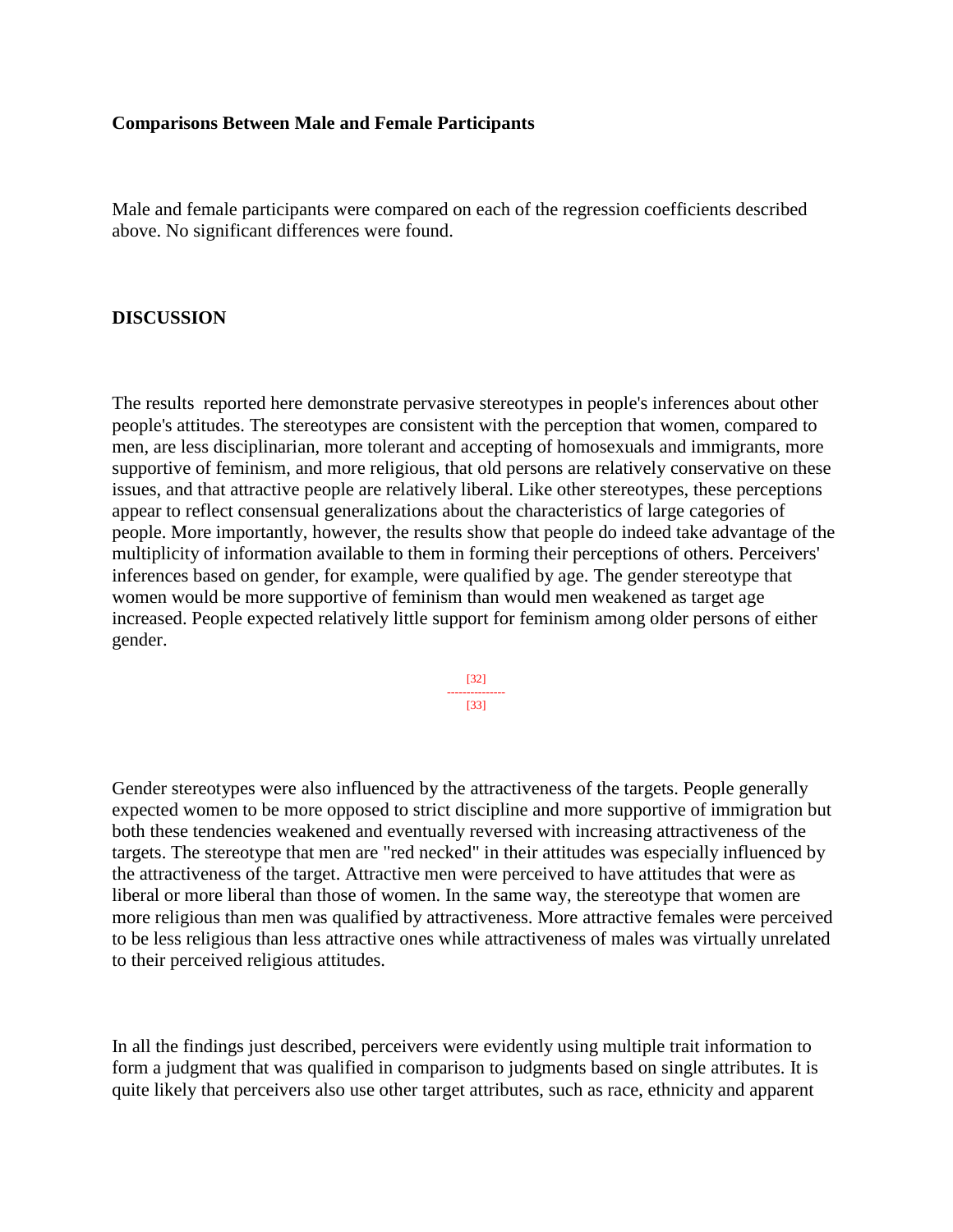socio-economic status, and that contextual features will determine which features are more salient. Future research using procedures similar to those used here should pursue such questions.

Two instances where significant interactions were *not* found should also be noted. First, there was no evidence of an interaction between target age and attractiveness. As noted earlier, however, these variables did show a substantial negative correlation and this may well have affected estimates of the interaction terms.[4] Second, there was no evidence that any of the target variables examined in the present study interacted with the gender of the participant. Feingold's (1990) finding, for example, that physical attractiveness was more important in men's perceptions of women than in women's perceptions of men was not replicated here. The present null results are consistent, however, with those of both Eagly, Ashmore, Makhijani, and Longo (1991) and Jackson, Hunter, & Hodge (1995).

> [33] --------------- [34]

Two aspects of the methods used in this study are worth noting. First, we avoided drawing participants' attention to the particular categories of target person under investigation. Thus, the stereotypes that emerged may be more typical of those that influence people's judgments in everyday life. A second important aspect of the current procedure is that not every participant saw the same set of targets. Each participant saw a set of targets randomly selected from a pool of 100. The use of multiple target sets gives the present results a generalizability they would not otherwise have.

In conclusion, the stereotypes about people's attitudes that were evident here appear to be every bit as pervasive and robust as the well-documented stereotypes concerning people's traits and abilities. Like other stereotypes, those concerning attitudes may help people anticipate, organize, and interpret complex social information. Moreover, it appears that perceivers use more than single attributes to make inferences about others and these attributes interact in the inference process. Research should be directed toward more faithfully simulating the perceiver's rich social environment to uncover the critical aspects of the inference process.

#### **ENDNOTES**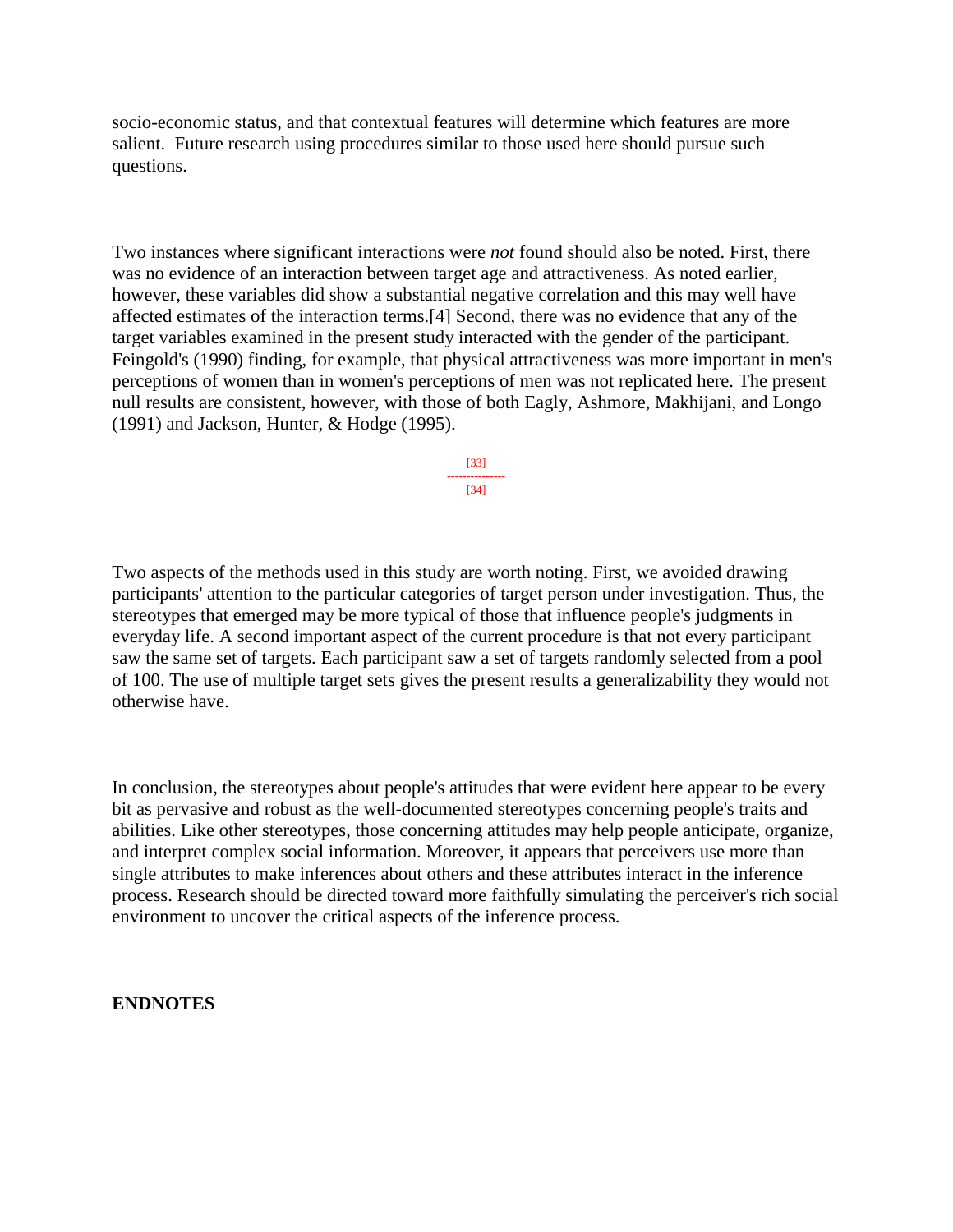[1] Summing responses on oppositely worded pairs of items seemed justified on the basis of data, not presented here, showing that responses to the items within each pair were negatively correlated.

[2] Participants in this study also indicated their own attitudes on the issues, sometimes before the inference process and sometimes after. Analyses of these data, in conjunction with participants' attitude inferences, revealed several instances of the false consensus effect (i.e., people expected targets to share their own attitudes), and a tendency for this effect to be slightly stronger for more attractive targets.

[3] The three-way interaction among gender, age, and attractiveness, although theoretically of interest, could not be reliably assessed in this study because of the relatively small number of targets and the lack of independence, noted earlier, of two of the three regressors, age and attractiveness.

[4] We thank an anonymous reviewer for this suggestion.

[34] --------------- [35]

## **REFERENCES**

Bargh, J. A., Chen, M., & Burrows, L. (1996). "Automaticity of social behavior: Direct effects of trait construct and stereotype activation on action." *Journal of Personality and Social Psychology,* 71: 230-244.

Bassili, J. N., & Reil, J. E. (1981). "On the dominance of the old-age stereotype." *Journal of Gerontology,* 36: 682-688.

Devine, P. G. (1989). "Stereotypes and prejudice: Their automatic and controlled components." *Journal of Personality and Social Psychology,* 56: 5-18.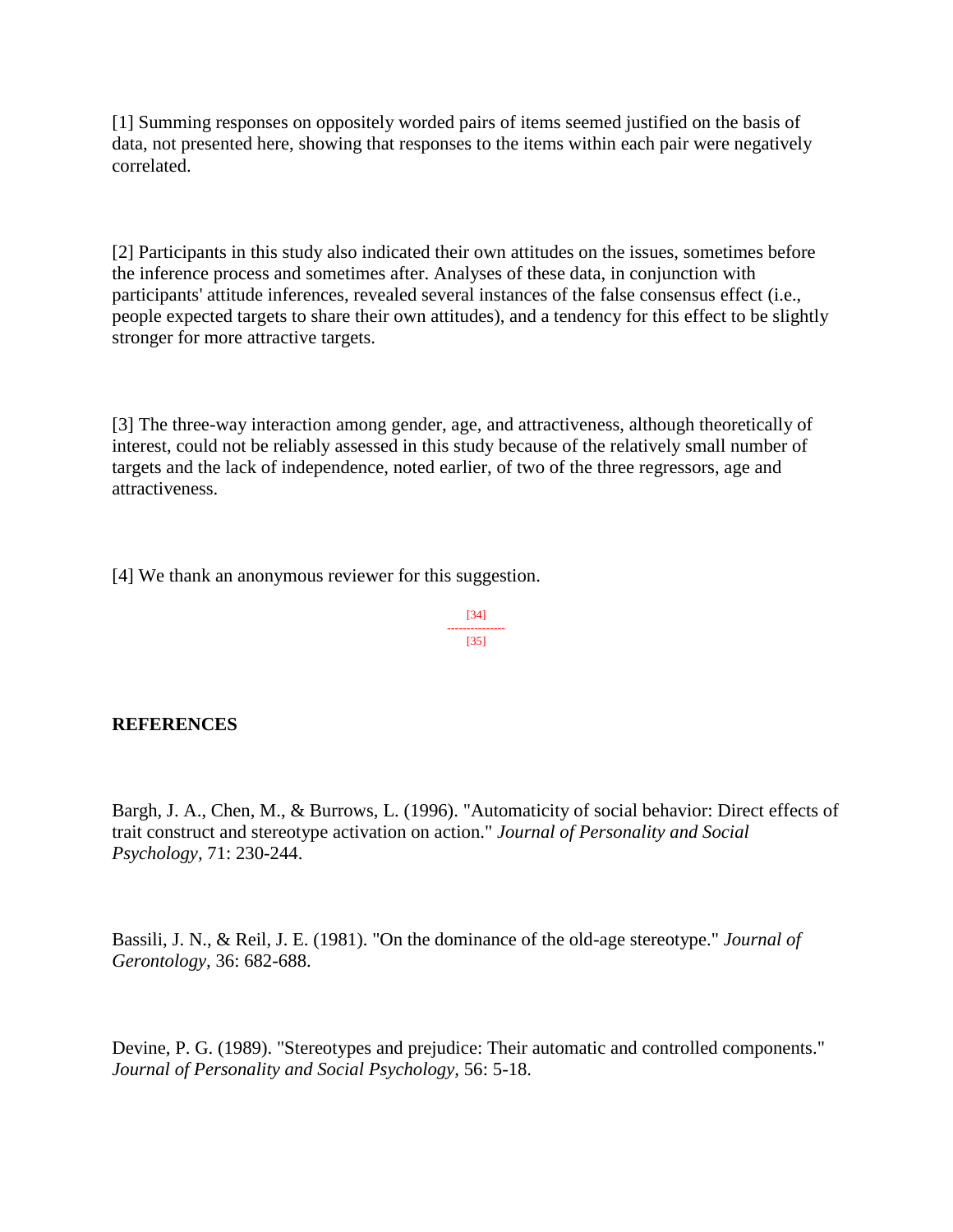Eagly, A. H., Ashmore, R. D., Makhijani, M. G., & Longo, L. C. (1991). "What is beautiful is good, but ...: A meta-analytic review of research on the physical attractiveness stereotype." *Psychological Bulletin,* 110: 109-128.

Eagly, A. H., & Chaiken, S. (1993). *The psychology of attitudes*. New York: Harcourt Brace Jovanovich.

Feingold, A. (1990). "Gender differences in effects of physical attractiveness on romantic attraction: A comparison across five research paradigms." *Journal of Personality and Social Psychology,* 59: 981-993.

Grant, M. J., Button, C. M., Hannah, T. E., & Ross, A. S. (2000, July). "Perceptions of age and attractiveness by men and women of different ages." Poster session presented at the meeting of the XXVII International Congress of Psychology, Stockholm, Sweden.

Grant, M. J., Button, C. M., Ross, A. S., & Hannah, T. E. (1997). "Accuracy of attitude stereotypes: The case of inferences based on gender." *Canadian Journal of Behavioural Science,*  29: 83-91.

> [35] --------------- [36]

Grant, M. J., Ross, A. S., Button, C. M., Hannah, T. E., & Hoskins, R. (2001). "Attitudes and stereotypes about attitudes across the lifespan." *Social Behavior and Personality,* 29: 749-762.

Griffitt, W., Nelson, J., & Littlepage, G. (1972). "Old age and response to agreementdisagreement." *Journal of Gerontology,* 27: 269-274.

Himmelfarb, S., & Anderson, N. H. (1975). "Integration theory applied to opinion attribution." *Journal of Personality and Social Psychology,* 31: 1064-1072.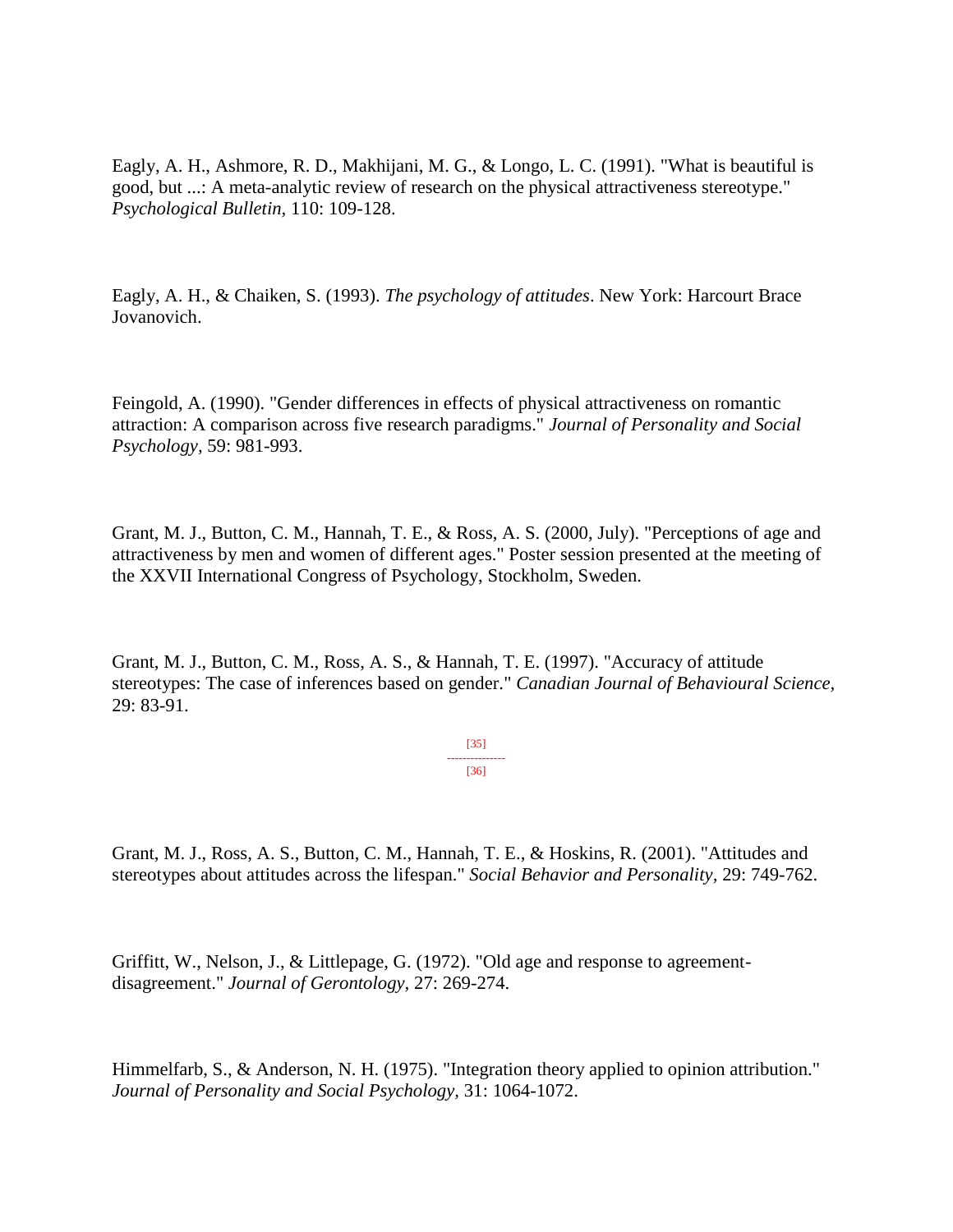Jackson, L. A., Hunter, J. E., & Hodge, C. N. (1995). "Physical attractiveness and intellectual competence: A meta-analytic review." *Social Psychology Quarterly,* 58: 108-122.

Judd, C. M., Kenny, D. A., & McClelland, G. H. (2001). "Estimating and testing mediation and moderation in within-subject designs." *Psychological Methods,* 6: 115-134.

Kite, M. E., Deaux, K., & Miele, M. (1991). "Stereotypes of young and old: Does age outweigh gender?" *Psychology and Aging,* 6: 19-27.

Macrae, C. N., Bodenhausen, G. V., & Milne, A. B. (1995). "The dissection of selection in person perception: Inhibitory processes in social stereotyping." *Journal of Personality and Social Psychology,* 69: 397-407.

Marks, G., & Miller, N. (1982). "Target attractiveness as a mediator of assumed attitude similarity." *Personality and Social Psychology Bulletin,* 8: 728-735.

Mashman, R. C. (1978). "The effect of physical attractiveness on the perception of attitude similarity." *The Journal of Social Psychology,* 106: 103-110.

> [36] --------------- [37]

Michela, J. L. (1990). "Within-person correlation design and analysis." In: C. Hendrick , & M. S. Clark (Eds.), *Review of personality and social psychology (Vol. 11), Research methods in personality and social psychology*. Newbury Park: Sage Publications.

Schoedel, J., Frederickson, W. A., & Knight, J. M. (1975). "An extrapolation of the physical attractiveness and sex variables within the Byrne attraction paradigm." *Memory and Cognition,*  3: 527-530.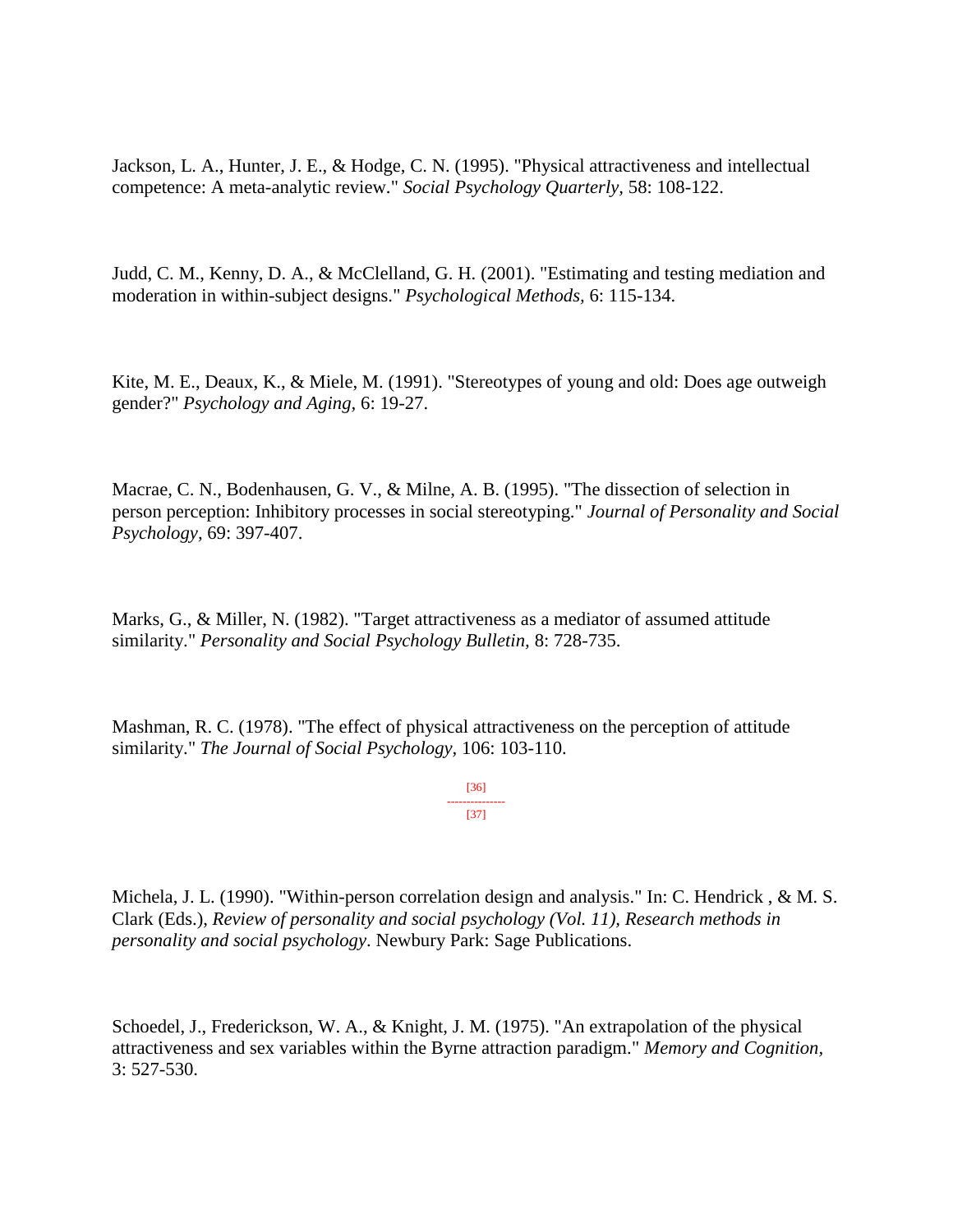Signori, E. I., Butt, D. S., & Kozak, J. F. (1982). "Attitudes toward the aged of persons under and over the age of forty." *Canadian Counsellor,* 16: 173-179.

Word, C. O., Zanna, M. P., & Cooper, J. (1974). "The nonverbal mediation of self-fulfilling prophecies in interracial interaction." *Journal of Experimental Social Psychology,* 10: 109-120.

#### **APPENDIX A: ATTITUDE STATEMENTS USED IN THE STUDY**

- 1. A teacher should not be allowed to physically punish children. (Discipline -)
- 2. School boards should not hire homosexual teachers. (Homosexuality -)
- 3. It's time to close the door to refugees. (Immigration -)
- 4. Religious beliefs are important guiding principles in my life. (Religion +)
- 5. A woman's place is in the home. (Feminism -)
- 6. Homosexuality should be accepted. (Homosexuality  $+)$
- 7. What young people need most of all is strict discipline by their parents. (Discipline +)
- 8. I favor a more open immigration policy for Canada. (Immigration +)
- 9. The feminist movement deserves strong support. (Feminism  $+$ )
- 10. Religion is mostly superstition. (Religion -)

*Note.* The issue label and scoring direction are indicated in parentheses.

[37] --------------- [38]

#### **AUTHORS' NOTE**